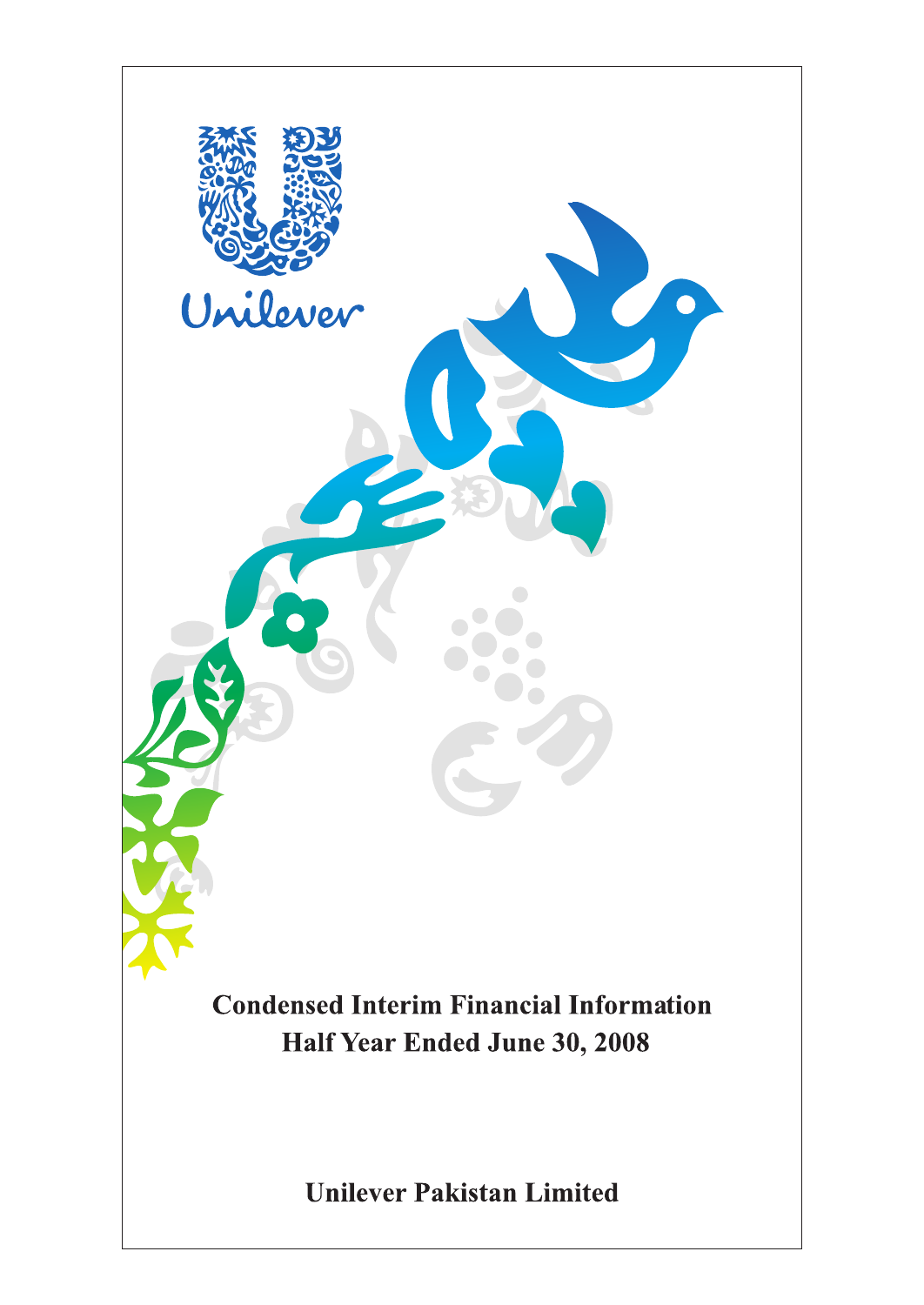# COMPANY INFORMATION

# **Board of Directors**

Mr. M. Qaysar Alam Executive Director Mr. Noeman Shirazi Executive Director Ms. Shazia Syed Executive Director

# **Company Secretary**

Mr. Amar Naseer

#### **Audit Committee**

Mr. Zaffar A. Khan Chairman Mr. Khalid Rafi Member Mr. M. Qaysar Alam Member

### **Auditors**

Messrs A.F. Ferguson & Co. State Life Building No. 1-C I.I. Chundrigar Road Karachi.

# **Registered Office**

Avari Plaza Fatima Jinnah Road Karachi.

# **Share Registration Office**

C/o Famco Associates (Pvt.) Ltd. [Formerly Ferguson Associates (Pvt.) Ltd.] State Life Building No. 2-A I.I Chundrigar Road, Karachi.

Mr. Ehsan A. Malik Chairman & Chief Executive Mr. Imran Husain Executive Director / CFO Mr. Zaffar A. Khan Non-Executive Director Mr. Khalid Rafi Non-Executive Director

Mr. Qanit Khalil **Head of Internal Audit & Secretary**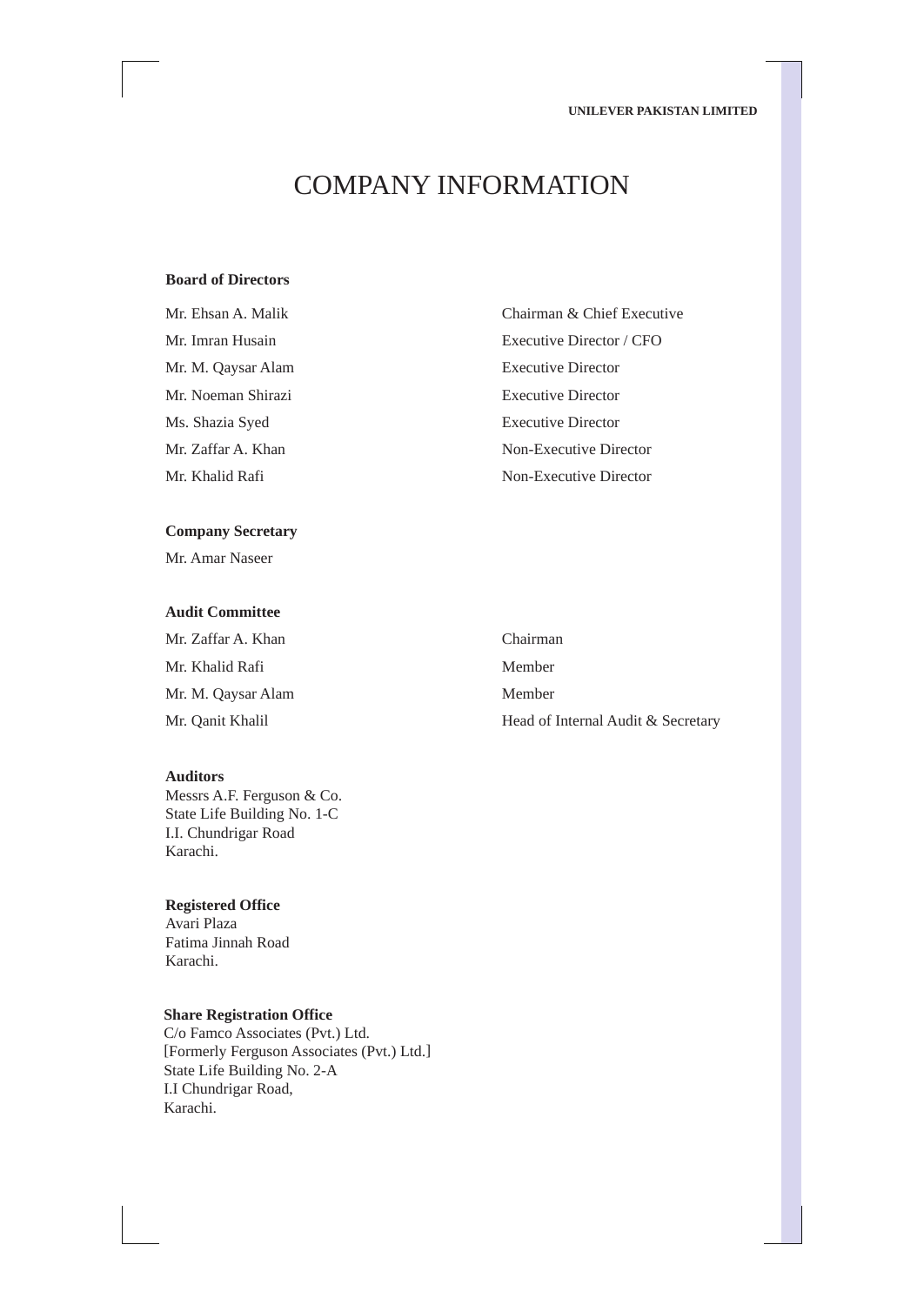#### **Directors' Review**

In the first half of 2008 Unilever Pakistan sales grew by 28%, half from price increases taken to offset unprecedented input cost inflation and devaluation of the Rupee. Gross Margin percentage declined nevertheless. Optimised investment behind brands, continuing innovation and tight control over costs helped the Company sustain market position and improve net profit margin and EPS.

|                                     | 1st half ended June 30 |            |  |
|-------------------------------------|------------------------|------------|--|
|                                     | 2008                   | 2007       |  |
| Net Sales (Rs in '000)              | 14,831,764             | 11,595,151 |  |
| Profit before taxation (Rs in '000) | 1,877,319              | 1,334,542  |  |
| Profit after taxation (Rs in '000)  | 1,280,745              | 862,041    |  |
| Earnings per share (Rs)             | 96.34                  | 64.85      |  |

# **Home & Personal Care**

Sales growth of 39% over corresponding half year was driven by robust performance of our leading brands. Surf Excel continues to grow based on its efficacy versus other powders available in the market. New variants and an effective media campaign led to the growth of Fair and Lovely.

#### **Beverages**

Beverages displayed a 13% sales growth, primarily due to sustained performance of Lipton and some reduction in smuggled tea. Lipton registered double digit volume growth during the half year with clear focus on Tea Bags.

### **Ice Cream**

Ice Cream sales for the current half year grew by 31%. Strong volume growth has been achieved through increased penetration and powerful innovations in Cornetto, Paddle Pop and Moo range.

#### **Spreads**

Blue Band margarine grew by 20% mainly due to price increases taken to offset input cost inflation over the corresponding half year.

# **Dividend**

The Board is pleased to announce an interim dividend of Rs. 66 per ordinary share (2007: Rs. 60 per ordinary share)

On behalf of the Board

Karachi Ehsan A. Malik<br>August 21, 2008 Chairman & Chief Exe Chairman & Chief Executive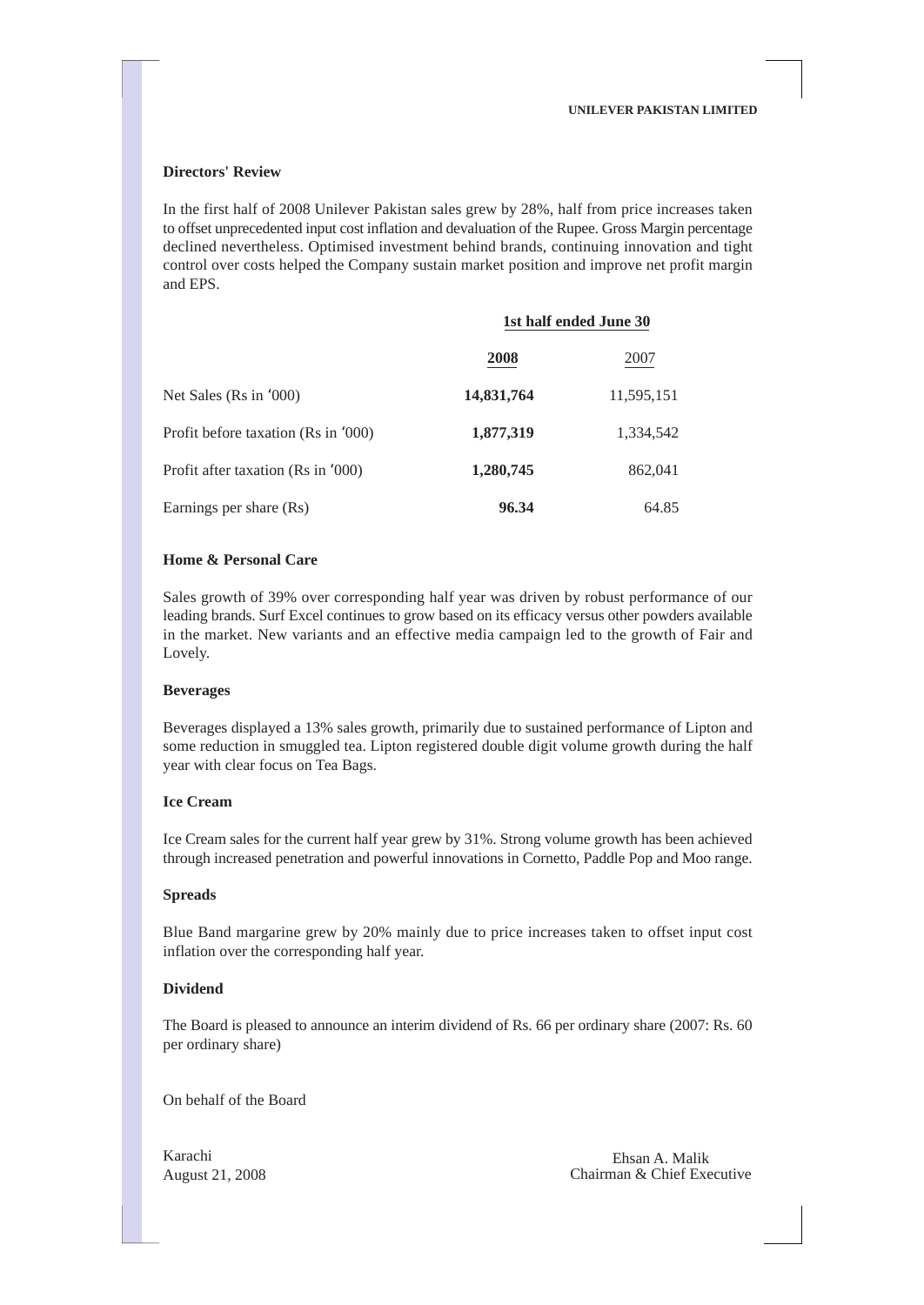# **AUDITORS' REPORT TO THE MEMBERS ON REVIEW OF INTERIM FINANCIAL INFORMATION**

#### **Introduction**

We have reviewed the accompanying condensed interim balance sheet of Unilever Pakistan Limited as at June 30, 2008 and the related condensed interim profit and loss account, condensed interim cashflow statement and condensed interim statement of changes in equity for the half year then ended (here-in-after referred to as the "interim financial information"). Management is responsible for the preparation and presentation of this interim financial information in accordance with approved accounting standards as applicable in Pakistan. Our responsibility is to express a conclusion on this interim financial information based on our review. The figures of the condensed interim profit and loss account for the quarters ended June 30, 2008 and 2007 have not been reviewed, as we are required to review only the cumulative figures for the half year ended June 30, 2008.

#### **Scope of Review**

We conducted our review in accordance with International Standard on Review Engagements 2410, "Review of Interim Financial Information Performed by the Independent Auditor of the Entity". A review of interim financial information consists of making inquiries, primarily of persons responsible for financial and accounting matters, and applying analytical and other review procedures. A review is substantially less in scope than an audit conducted in accordance with International Standards on Auditing and consequently does not enable us to obtain assurance that we would become aware of all significant matters that might be identified in an audit. Accordingly, we do not express an audit opinion.

#### **Conclusion**

Based on our review, nothing has come to our attention that causes us to believe that the accompanying interim financial information as of and for the half year ended June 30, 2008 is not prepared, in all material respects, in accordance with approved accounting standards as applicable in Pakistan.

A. F. Ferguson & Co. Chartered Accountants

Karachi 21 August, 2008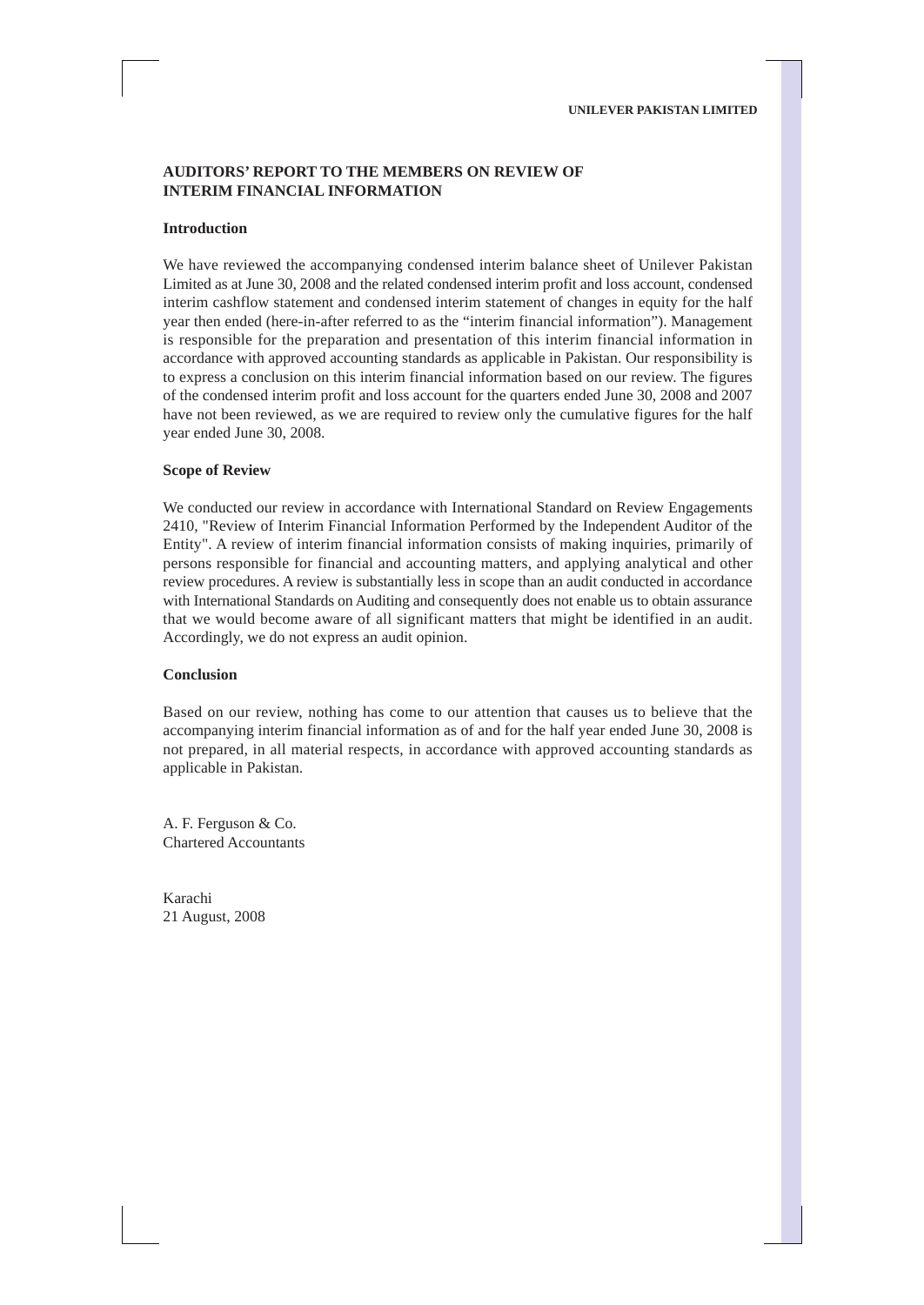#### **Condensed Interim Balance Sheet as at June 30, 2008**

|                                           | <b>Note</b>    | <b>Unaudited</b><br><b>June 30,</b><br>2008 | Audited<br>December 31,<br>2007 |
|-------------------------------------------|----------------|---------------------------------------------|---------------------------------|
|                                           |                |                                             |                                 |
| <b>ASSETS</b>                             |                |                                             |                                 |
| Non-current assets                        |                |                                             |                                 |
| Property, plant and equipment             | 3              | 4,244,079                                   | 3,513,499                       |
| Intangibles                               |                | 9,739                                       | 12,173                          |
| Long term investments                     |                | 95,202                                      | 95,202                          |
| Long term loans                           |                | 120,651                                     | 115,388                         |
| Long term deposits and prepayments        | $\overline{4}$ | 567,616                                     | 4,920                           |
| Retirement benefits - prepayments         |                | 204,203                                     | 250,878                         |
|                                           |                | 5,241,490                                   | 3,992,060                       |
|                                           |                |                                             |                                 |
| <b>Current assets</b>                     |                |                                             |                                 |
| Stores and spares                         |                | 240,474                                     | 180,355                         |
| Stock in trade                            |                | 4,367,033                                   | 2,726,064                       |
| Trade debts                               |                | 490,289                                     | 239,313                         |
| Loans and advances                        |                | 151,798                                     | 122,888                         |
| Accrued interest / mark up                |                | 118                                         | 1,115                           |
| Trade deposits and short term prepayments | $\overline{4}$ | 372,420                                     | 236,064                         |
| Other receivables                         |                | 84,190                                      | 249,139                         |
| Tax refunds due from Government           |                | 188,412                                     | 148,496                         |
| Cash and bank balances                    |                | 143,334                                     | 188,682                         |
|                                           |                | 6,038,068                                   | 4,092,116                       |

**Total assets** 

**11,279,558** 

8,084,176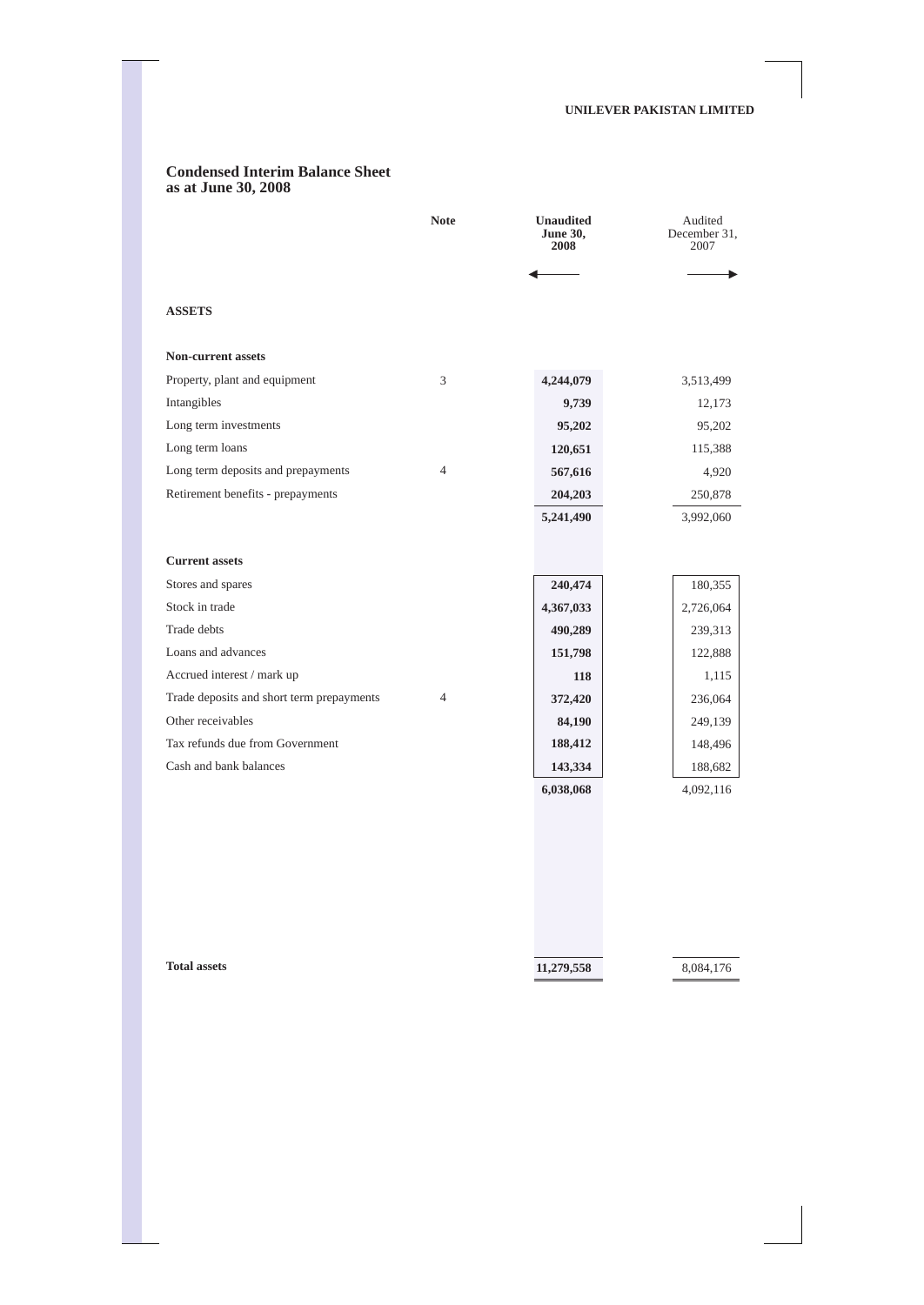|                                                      | <b>Note</b> | <b>Unaudited</b><br><b>June 30,</b><br>2008 | Audited<br>December 31,<br>2007 |
|------------------------------------------------------|-------------|---------------------------------------------|---------------------------------|
|                                                      |             |                                             |                                 |
| <b>EQUITY AND LIABILITIES</b>                        |             |                                             |                                 |
| <b>Capital and reserves</b>                          |             |                                             |                                 |
| Share capital                                        |             | 669,477                                     | 669,477                         |
| Reserves                                             |             | 1,745,594                                   | 1,310,350                       |
|                                                      |             | 2,415,071                                   | 1,979,827                       |
| Surplus on revaluation of fixed assets               |             | 13,943                                      | 14,261                          |
| <b>LIABILITIES</b>                                   |             |                                             |                                 |
| <b>Non-current liabilities</b>                       |             |                                             |                                 |
| Liabilities against assets subject to finance leases |             | 75,056                                      | 52,932                          |
| Deferred taxation                                    |             | 408,782                                     | 309,044                         |
| Retirement benefits obligations                      |             | 143,143                                     | 140,463                         |
|                                                      |             | 626,981                                     | 502,439                         |
| <b>Current liabilities</b>                           |             |                                             |                                 |
| Trade and other payables                             |             | 5,624,188                                   | 4,750,490                       |
| Provision - restructuring                            | 5           | 333,737                                     | 371,027                         |
| Current maturity of liabilities against assets       |             |                                             |                                 |
| subject to finance leases                            |             | 39,186                                      | 17,273                          |
| Accrued interest / mark up                           |             | 19,850                                      | 3,669                           |
| Taxation - provision less payments                   |             | 42,527                                      | 21,633                          |
| Running finance under mark up arrangements           |             | 1,138,075                                   | 423,557                         |
| Short term loan - unsecured                          | 6           | 1,026,000                                   |                                 |
|                                                      |             | 8,223,563                                   | 5,587,649                       |
| <b>Total liabilities</b>                             |             | 8,850,544                                   | 6,090,088                       |
| <b>Contingency and commitments</b>                   | 7           |                                             |                                 |
| <b>Total equity and liabilities</b>                  |             | 11,279,558                                  | 8,084,176                       |

The annexed notes 1 to 13 form an integral part of this condensed interim financial information.

Ehsan A. Malik Imran Husain Chairman & Chief Executive Director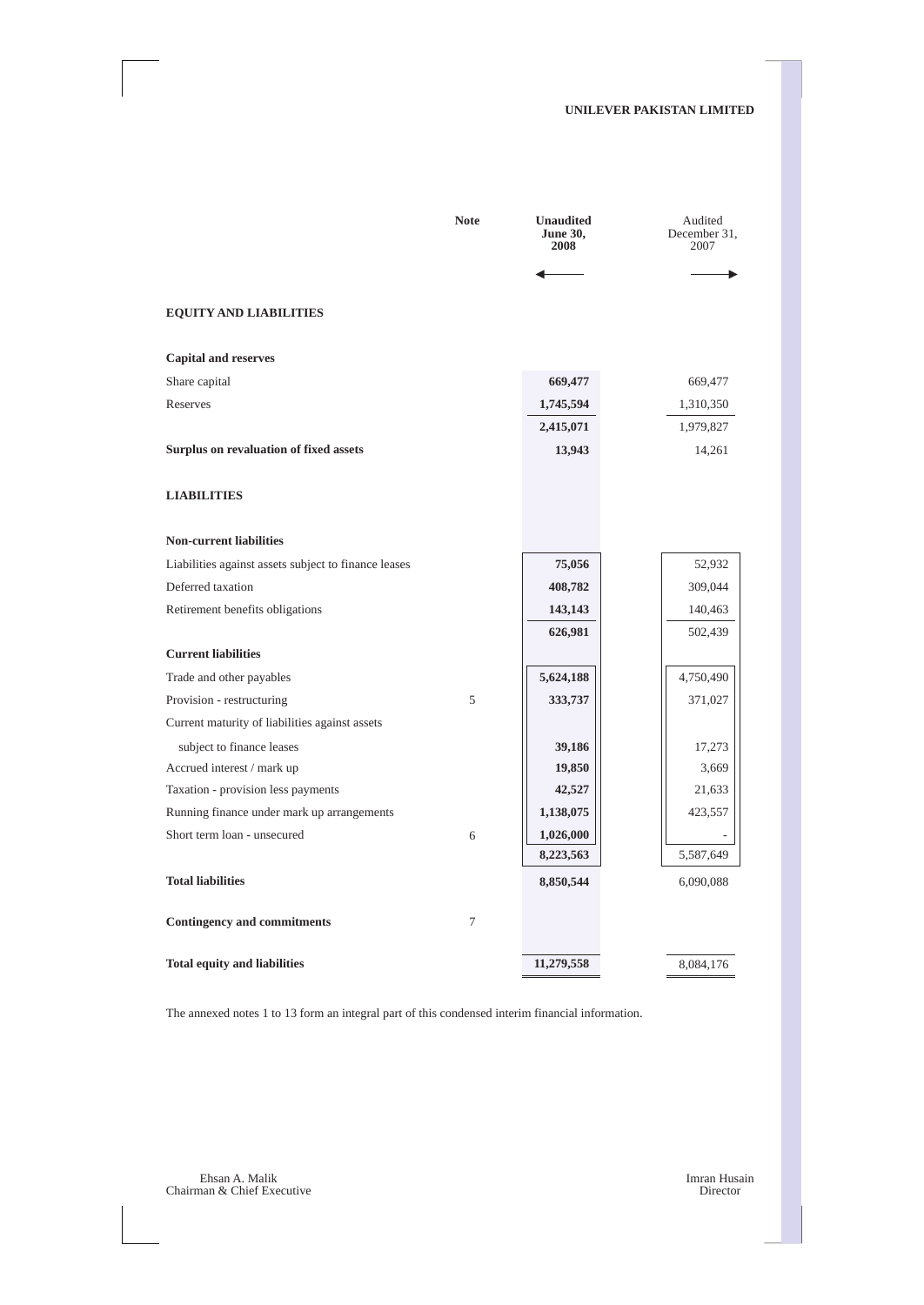|                                                 |             | <b>Ouarter</b> ended    |                  | Half year ended         |                  |  |
|-------------------------------------------------|-------------|-------------------------|------------------|-------------------------|------------------|--|
|                                                 | <b>Note</b> | <b>June 30,</b><br>2008 | June 30,<br>2007 | <b>June 30,</b><br>2008 | June 30,<br>2007 |  |
|                                                 |             |                         |                  |                         |                  |  |
| <b>Sales</b>                                    | 8           | 8,102,780               | 5,943,588        | 14,831,764              | 11,595,151       |  |
| Cost of sales                                   |             | (5,173,579)             | (3,562,486)      | (9,488,882)             | (7,071,283)      |  |
| Gross profit                                    |             | 2,929,201               | 2,381,102        | 5,342,882               | 4,523,868        |  |
| Distribution costs                              |             | (1,578,819)             | (1,408,077)      | (2,824,452)             | (2,602,589)      |  |
| Administrative expenses                         |             | (313,953)               | (255, 281)       | (531, 633)              | (493, 420)       |  |
| Other operating expenses                        |             | (94, 856)               | (60, 490)        | (170,066)               | (124, 541)       |  |
| Other operating income                          |             | 94,811                  | 24,123           | 118,171                 | 112,073          |  |
| Profit from operations                          |             | 1,036,384               | 681,377          | 1,934,902               | 1,415,391        |  |
| Finance (costs) / income                        |             | 6,065                   | (34, 164)        | (57, 583)               | (80, 849)        |  |
| Profit before taxation                          |             | 1,042,449               | 647,213          | 1,877,319               | 1,334,542        |  |
| Taxation                                        |             | (280, 631)              | (230, 292)       | (596, 574)              | (472, 501)       |  |
| Profit after taxation                           |             | 761,818                 | 416,921          | 1,280,745               | 862,041          |  |
| Earnings per share - basic and diluted (Rupees) |             | 57.31                   | 31.36            | 96.34                   | 64.85            |  |

## **Condensed Interim Profit and Loss Account for the half year ended June 30, 2008 (unaudited)**

The annexed notes 1 to 13 form an integral part of this condensed interim financial information.

Ehsan A. Malik Imran Husain Chairman & Chief Executive Director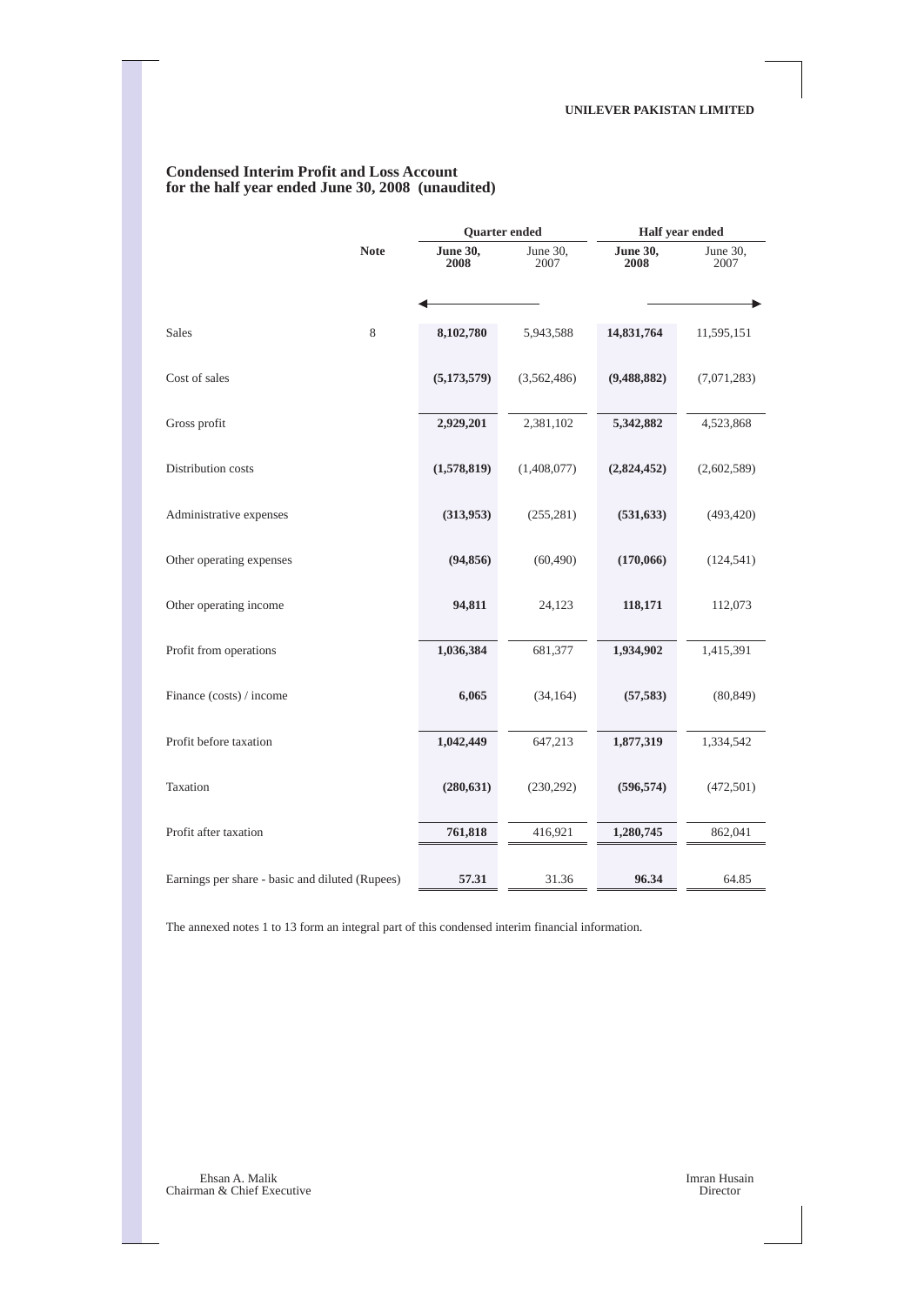# **Condensed Interim Cash Flow Statement for the half year ended June 30, 2008 (unaudited)**

|                                                                                                  | <b>Note</b> | <b>June 30,</b><br>2008 | June 30,<br>2007 |
|--------------------------------------------------------------------------------------------------|-------------|-------------------------|------------------|
|                                                                                                  |             |                         |                  |
| <b>CASH FLOWS FROM OPERATING ACTIVITIES</b>                                                      |             |                         |                  |
| Cash receipts from customers                                                                     |             | 17,672,457              | 13,946,592       |
| Cash paid to suppliers, service providers and employees                                          |             | (12, 842, 043)          | (9,051,915)      |
| Payment of indirect taxes and other statutory duties                                             |             | (3,383,203)             | (2,885,565)      |
| Payment of royalty and technical services fee                                                    |             | (416, 447)              | (323, 204)       |
| Finance costs paid                                                                               |             | (41, 402)               | (73,610)         |
| Income tax paid                                                                                  |             | (475, 942)              | (309, 425)       |
| Retirement benefit obligations paid                                                              |             | (4,838)                 | (5,611)          |
| Long term loans (net)                                                                            |             | (5,263)                 | (18, 736)        |
| Long term deposits and prepayments (net)                                                         |             | (562, 696)              | 10,385           |
| Net cash (used in) / from operating activities                                                   |             | (59, 377)               | 1,288,911        |
| <b>CASH FLOWS FROM INVESTING ACTIVITIES</b>                                                      |             |                         |                  |
| Purchase of property, plant and equipment                                                        |             | (892, 847)              | (1,229,992)      |
| Sale proceeds of property, plant and equipment<br>on disposal                                    |             | 12,889                  | 19,106           |
| Return received on savings accounts, term deposits<br>and balance receivable from provident fund |             | 1,739                   | 13,785           |
| Dividend received                                                                                |             | 12                      | 12               |
| Net cash used in investing activities                                                            |             | (878, 207)              | (1,197,089)      |
| <b>CASH FLOWS FROM FINANCING ACTIVITIES</b>                                                      |             |                         |                  |
| Liabilities against assets subject to finance leases (net)                                       |             | (10, 359)               | (16, 469)        |
| Dividends paid                                                                                   |             | (834, 923)              | (754, 051)       |
| Short term loan received from associated undertaking                                             |             | 1,023,000               |                  |
| Net cash from / (used in) financing activities                                                   |             | 177,718                 | (770, 520)       |
| Net decrease in cash and cash equivalents                                                        |             | (759, 866)              | (678, 698)       |
| Cash and cash equivalents at the beginning of the period                                         |             | (234, 875)              | 585,660          |
| Cash and cash equivalents at the end of the period                                               | 9           | (994,741)               | (93,038)         |

The annexed notes 1 to 13 form an integral part of this condensed interim financial information.

Ehsan A. Malik Imran Husain Chairman & Chief Executive Director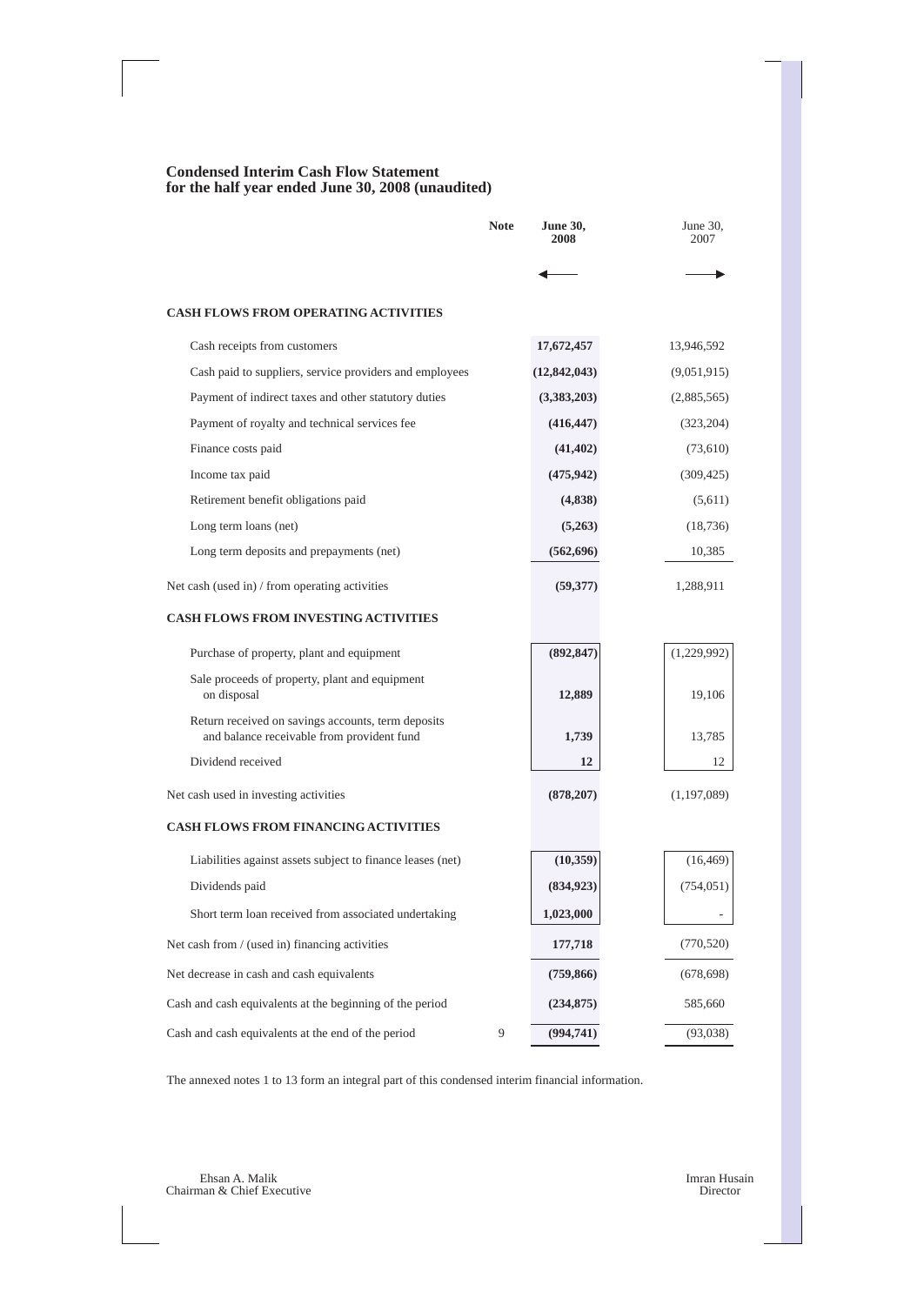#### **Condensed Interim Statement of Changes in Equity for the half year ended June 30, 2008 (unaudited)**

#### **Balance as at January 1, 2007**  Net profit for the half year ended June 30, 2007 Transferred from surplus on revaluation of fixed assets - net of deferred taxation: - incremental depreciation for the period Transferred from unappropriated profit to contingency reserve - Note 7.1 Employee benefits cost under IFRS 2 - "Share-based Payment" Dividends For the year ended December 31, 2006 - on cumulative preference shares - final dividend on ordinary shares @ Rs. 57 per share **Balance as at June 30, 2007 Share Reserves Reserves** Reserves and the state of  $\mathbb{R}$ **Capital Capital Revenue Sub total Revenue** Sub total Difference of capital Contingency Other Unappropriated under schemes of Profit arrangements for arrangements for<br>amalgamations 669,477 ŀ  $\overline{a}$ - - - - **669,477** 70,929  $\overline{a}$  $\overline{a}$ -  $\overline{a}$  $\overline{a}$  $\overline{a}$ **70,929** 321,471 ÷,  $\overline{a}$ 23,430 ÷,  $\overline{a}$  $\overline{a}$ **344,901** 16,615 ÷,  $\overline{a}$  $\overline{a}$ 8,240 ÷,  $\overline{a}$ **24,855** 751,670 862,041 322 (23,430) - (239) (757,750)  **832,614**  1,160,685 1,830,162 862,041 862,041 322 322 **-** *Company* and *Company* 8,240 8,240 (239) (239) (757,750) (757,750) **1,273,299 1,942,776**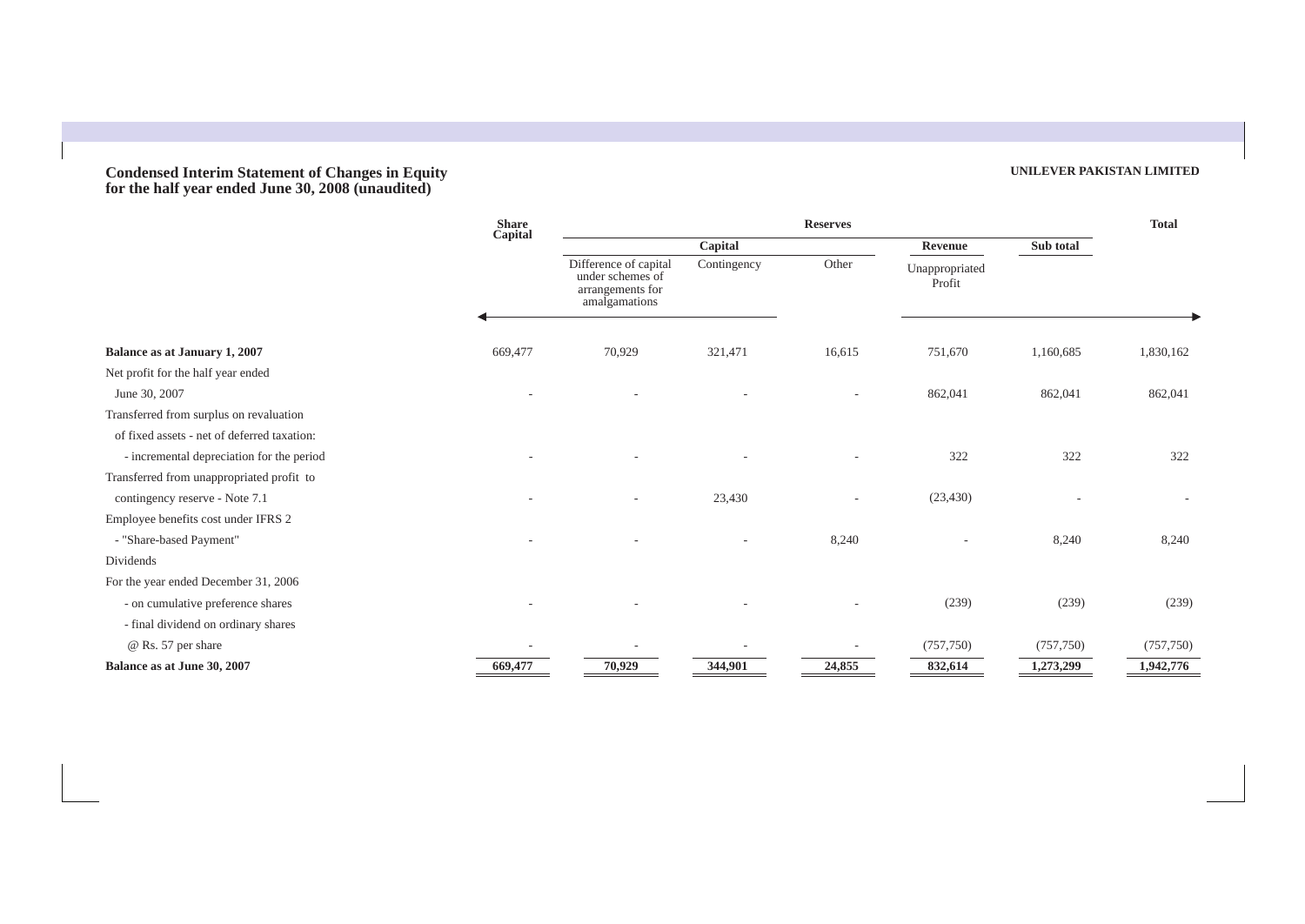#### **Condensed Interim Statement of Changes in Equity - Continued for the half year ended June 30, 2008 (unaudited)**

|                                             | <b>Share</b>             | <b>Reserves</b>                                                                |             |                      | <b>Total</b>             |           |           |
|---------------------------------------------|--------------------------|--------------------------------------------------------------------------------|-------------|----------------------|--------------------------|-----------|-----------|
|                                             | Capital                  |                                                                                | Capital     |                      | Revenue                  | Sub total |           |
|                                             |                          | Difference of capital<br>under schemes of<br>arrangements for<br>amalgamations | Contingency | Other                | Unappropriated<br>Profit |           |           |
|                                             |                          |                                                                                |             | (Rupees in thousand) |                          |           |           |
| Balance as at January 1, 2008               | 669,477                  | 70,929                                                                         | 363,106     | 33,895               | 842,420                  | 1,310,350 | 1,979,827 |
| Net profit for the half year ended          |                          |                                                                                |             |                      |                          |           |           |
| June 30, 2008                               |                          |                                                                                |             |                      | 1,280,745                | 1,280,745 | 1,280,745 |
| Transferred from surplus on revaluation     |                          |                                                                                |             |                      |                          |           |           |
| of fixed assets - net of deferred taxation: |                          |                                                                                |             |                      |                          |           |           |
| - incremental depreciation for the period   |                          |                                                                                |             |                      | 318                      | 318       | 318       |
| Transferred from unappropriated profit      |                          |                                                                                |             |                      |                          |           |           |
| to contingency reserve - Note 7.1           |                          | $\overline{\phantom{a}}$                                                       | 31,601      | $\sim$               | (31,601)                 |           |           |
| Employee benefits cost under IFRS 2         |                          |                                                                                |             |                      |                          |           |           |
| - "Share-based Payment"                     |                          |                                                                                |             |                      |                          |           |           |
| - Charge for the period                     |                          |                                                                                |             | 8,797                |                          | 8,797     | 8,797     |
| - Settlement during the period              |                          |                                                                                |             | (16, 863)            |                          | (16, 863) | (16, 863) |
|                                             | $\overline{\phantom{a}}$ | ۰                                                                              |             | (8,066)              |                          | (8,066)   | (8,066)   |
| Dividends                                   |                          |                                                                                |             |                      |                          |           |           |
| For the year ended December 31, 2007        |                          |                                                                                |             |                      |                          |           |           |
| - on cumulative preference shares           |                          |                                                                                |             |                      | (239)                    | (239)     | (239)     |
| - final dividend on ordinary shares         |                          |                                                                                |             |                      |                          |           |           |
| @ Rs. 63 per share                          |                          |                                                                                |             |                      | (837,514)                | (837,514) | (837,514) |
| Balance as at June 30, 2008                 | 669,477                  | 70,929                                                                         | 394,707     | 25,829               | 1,254,129                | 1,745,594 | 2,415,071 |

The annexed notes 1 to 13 form an integral part of these condensed interim financial information.

| $\overline{\phantom{a}}$<br>Ehsan A. Malik<br>Chairman & Chief Executive | $ -$<br>__<br>Imran Husain<br>Director |
|--------------------------------------------------------------------------|----------------------------------------|
|                                                                          |                                        |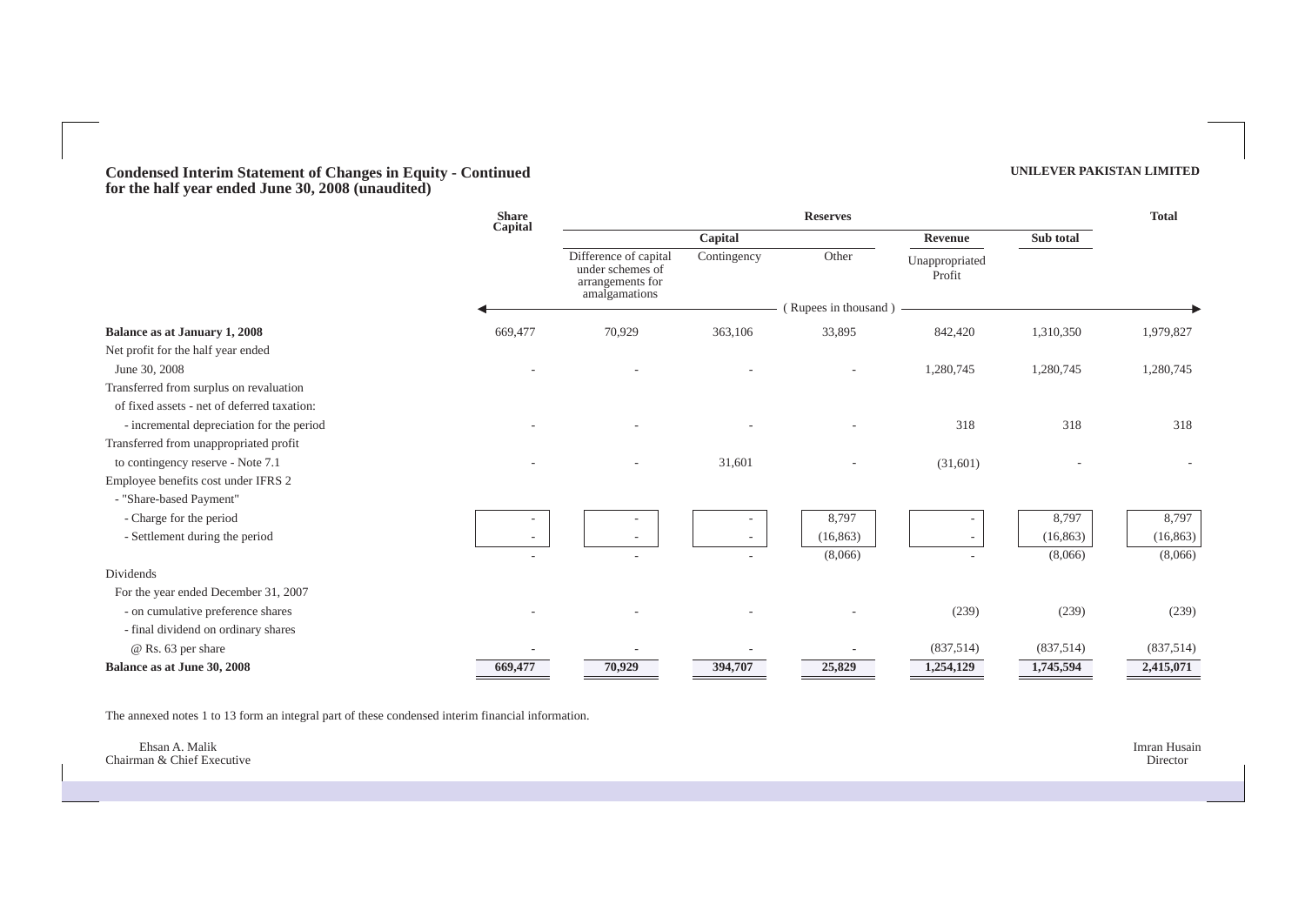**Notes annexed to the Condensed Interim Financial Information for the half year ended June 30, 2008 (unaudited)** 

## **1. Basis of preparation**

This condensed interim financial information has been prepared in accordance with the requirements of International Accounting Standard No. 34, "Interim Financial Reporting" and is being submitted to the shareholders as required by Section 245 of the Companies Ordinance, 1984 and the Listing Regulations of the Karachi, Lahore and Islamabad Stock Exchanges.

#### **2. Accounting policies**

The present accounting policies, adopted for the preparation of this condensed interim financial information are the same as those applied in the preparation of the preceding annual financial statements of the Company for the year ended December 31, 2007.

|                                      | <b>June 30,</b><br>2008 | Audited<br>December 31,<br>2007 |
|--------------------------------------|-------------------------|---------------------------------|
| 3.<br>Property, plant and equipment  |                         | $-(Rupees in thousand)$ —       |
| Operating assets - at net book value | 3,845,298               | 3,097,121                       |
| Capital work in progress - at cost   |                         |                                 |
| Civil works                          | 27,091                  | 16,133                          |
| Plant and machinery                  | 371,690                 | 400,245                         |
|                                      | 398,781                 | 416,378                         |
|                                      | 4,244,079               | 3,513,499                       |

#### **3.1 Details of additions and disposals to operating assets during the half year ended June 30, 2008 are:**

|                                             | <b>Additions</b><br>(at cost)                  |         |                         | <b>Disposals</b><br>(at net book value) |
|---------------------------------------------|------------------------------------------------|---------|-------------------------|-----------------------------------------|
|                                             | June $30$ ,<br><b>June 30,</b><br>2007<br>2008 |         | <b>June 30,</b><br>2008 | June $30$ ,<br>2007                     |
|                                             |                                                |         | (Rupees in thousand) –  |                                         |
| Owned                                       |                                                |         |                         |                                         |
| Building on Freehold Land                   | 36,749                                         | 18,026  |                         |                                         |
| Plant and Machinery                         | 827,937                                        | 429,094 | 2,402                   | 7,465                                   |
| Electrical, Mechanical and Office Equipment | 30,723                                         | 10,521  | $\overline{\mathbf{4}}$ | 27                                      |
| <b>Furniture and Fittings</b>               | 2,237                                          | 1,371   |                         | 25                                      |
| <b>Motor Vehicles</b>                       | 12,659                                         | 16,466  | 6,860                   | 2,956                                   |
| <b>Assets held under Finance Leases</b>     |                                                |         |                         |                                         |
| <b>Motor Vehicles</b>                       | 54,396                                         | 44,530  | 342                     | 2,449                                   |
|                                             | 964,701                                        | 520,008 | 9,608                   | 12,922                                  |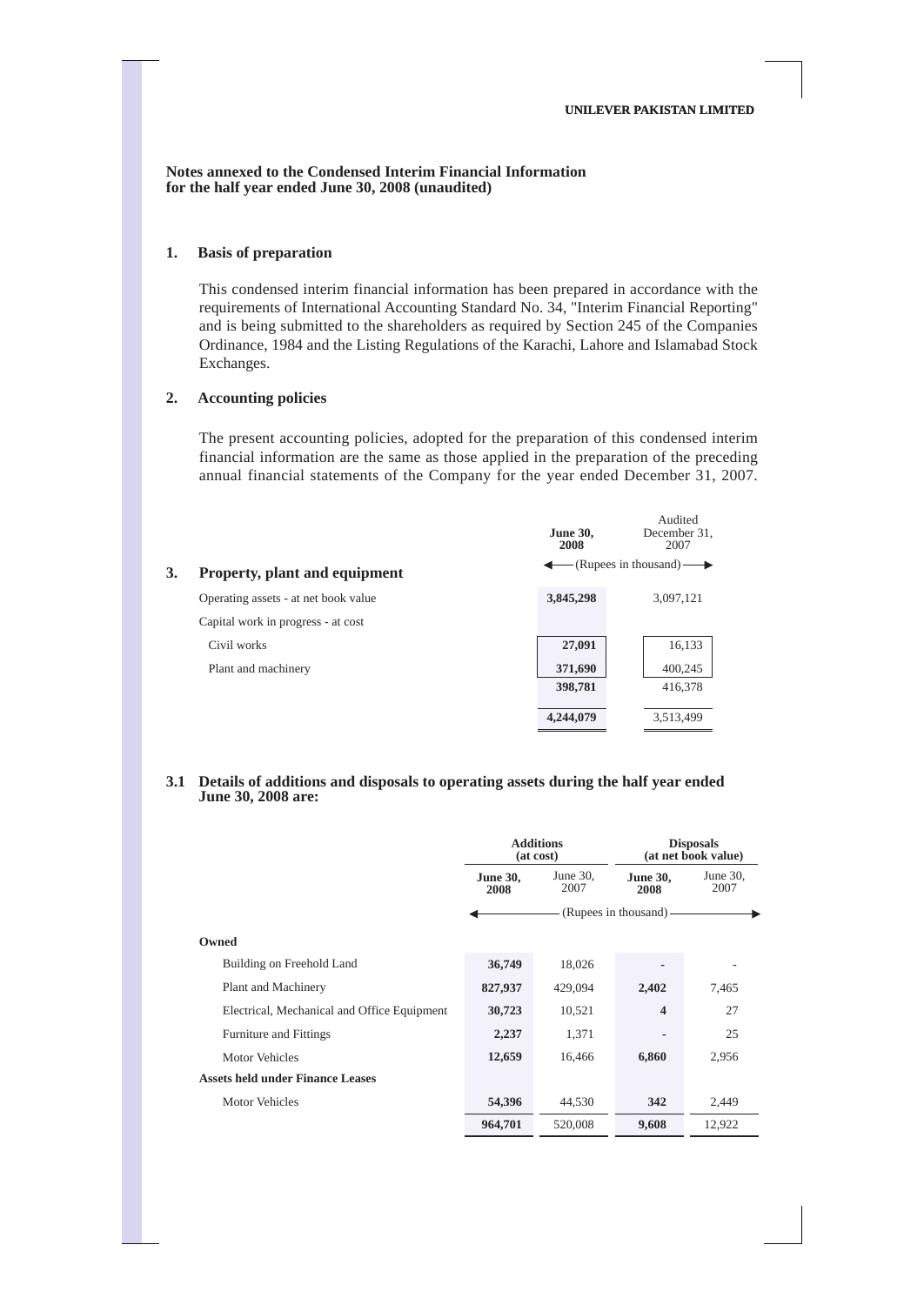# **4. Long Term Deposits And Prepayments**

|                   | <b>Note</b> | <b>June 30,</b><br>2008 | Audited<br>December 31,<br>2007                 |
|-------------------|-------------|-------------------------|-------------------------------------------------|
|                   |             |                         | $\leftarrow$ (Rupees in thousand) $\rightarrow$ |
| Security deposits |             | 4,483                   | 4,750                                           |
| Prepaid rent      | 4.1         | 563,133                 | 170                                             |
|                   |             | 567,616                 | 4,920                                           |

**4.1** During the period, Company paid rent of head office building amounting to Rs. 691.75 million. As at the period end, Rs. 562.86 million has been classified as long term and Rs. 114.72 million has been classified as short term prepayments.

|    |                                  | <b>June 30,</b><br>2008 | Audited<br>December 31,<br>2007                 |
|----|----------------------------------|-------------------------|-------------------------------------------------|
| 5. | <b>Provision - restructuring</b> |                         | $\leftarrow$ (Rupees in thousand) $\rightarrow$ |
|    | Opening balance as at January 1  | 371,027                 | 110,000                                         |
|    | Provision during the period      |                         | 372,234                                         |
|    | Utilised during the period       | (37,290)                | (111, 207)                                      |
|    | Closing balance                  | 333,737                 | 371,027                                         |

The company is currently in the process of finalising the implementation of the restructuring plan and the amount is expected to be utilised during 2008.

#### **6. Short Term Loan - unsecured**

This represents loan amounting to USD 15 million borrowed from Unilever Finance International B.V., Rotterdam, Netherlands, an associated undertaking on May 27, 2008, at an interest rate not exceeding six months LIBOR + 1% to meet working capital requirements. The loan was disbursed on May 27, 2008 with principal and interest thereon repayable in USD at the end of the loan term, which shall not exceed 6 months or 180 days, whichever is earlier. The loan can be rolled over for further periods by mutual consent subject to regulatory permissions. The company has entered into a forward contract for the principal repayment expiring on November 21, 2008.

#### **7. Contingency and Commitments**

#### **7.1 Contingency**

The contingency amount reported in respect of Sindh Development Infrastructure Fee / Cess in the annual financial statements has increased to Rs. 394.71 million as at June 30, 2008 (December 31, 2007: Rs. 363.11 million). There has been no change in its status from December 31, 2007.

## **7.2 Commitments**

The commitments for capital expenditure as at June 30, 2008 amounted to Rs. 264.29 million (December 31, 2007: Rs. 607.60 million).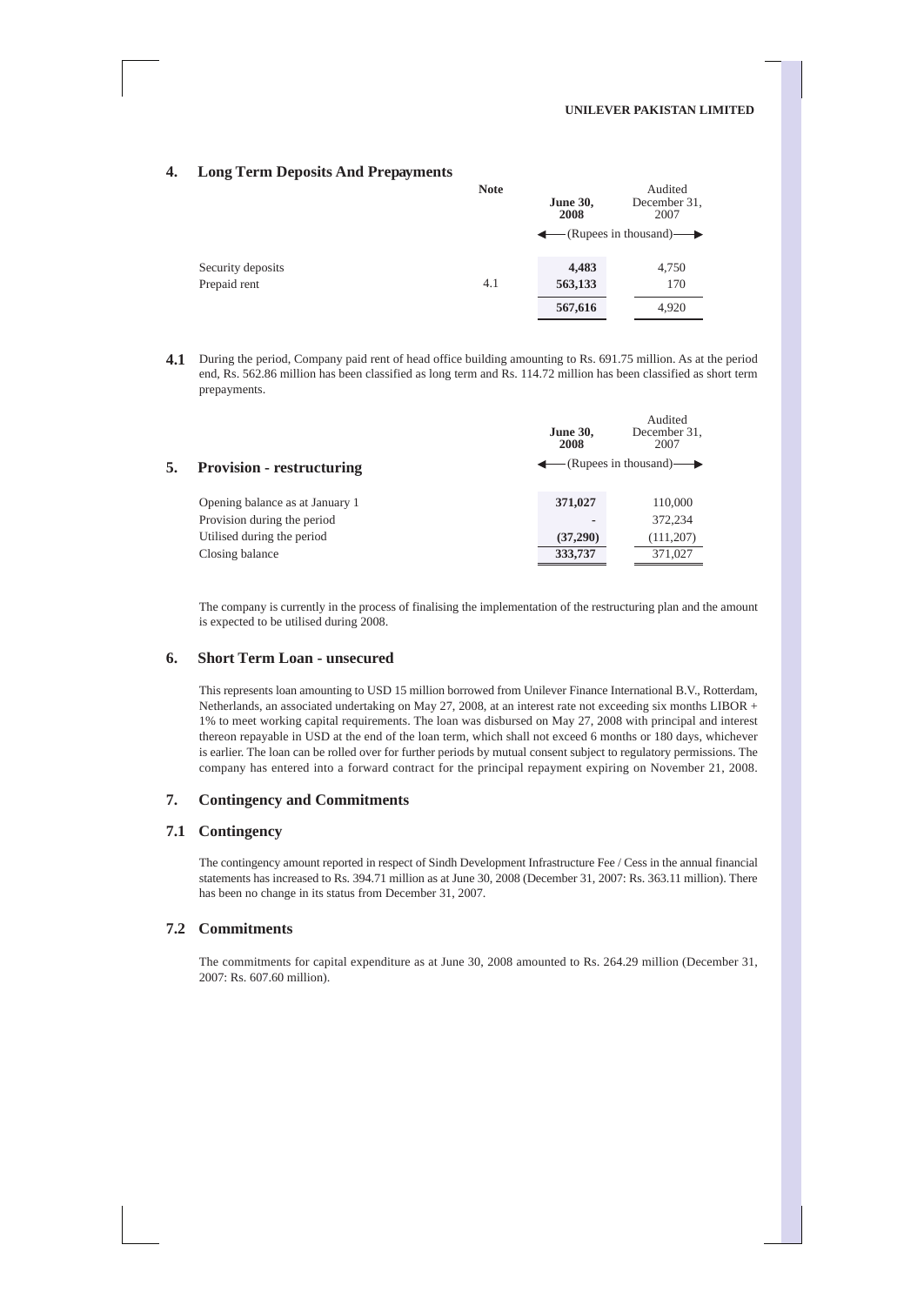# **8. Segment Analysis**

## **UNILEVER PAKISTAN LIMITED**

# **8.1 For the quarter ended June 30, 2008**

|                                                   | <b>Home</b> and<br><b>Personal Care</b> | <b>Beverages</b> | <b>Ice Cream</b> | Other      | <b>Total</b> |
|---------------------------------------------------|-----------------------------------------|------------------|------------------|------------|--------------|
|                                                   |                                         |                  |                  |            |              |
| Gross sales                                       | 5,387,036                               | 2,773,057        | 1,794,305        | 181,599    | 10,135,997   |
| Sales tax                                         | (731, 858)                              | (393, 510)       | (292, 218)       |            | (1,417,586)  |
| Federal excise duty                               | (202, 879)                              | (23, 135)        | (14,679)         |            | (240, 693)   |
|                                                   | (934, 737)                              | (416, 645)       | (306, 897)       |            | (1,658,279)  |
| Sales excluding sales tax and federal excise duty | 4,452,299                               | 2,356,412        | 1,487,408        | 181,599    | 8,477,718    |
| Rebates and allowances                            | (199, 480)                              | (83, 391)        | (86,350)         | (5,717)    | (374, 938)   |
|                                                   | 4,252,819                               | 2,273,021        | 1,401,058        | 175,882    | 8,102,780    |
| Cost of sales                                     | (2,447,437)                             | (1,783,266)      | (826, 442)       | (116, 434) | (5,173,579)  |
| Gross profit                                      | 1,805,382                               | 489,755          | 574,616          | 59,448     | 2,929,201    |
| Distribution costs                                | (873,963)                               | (249, 463)       | (389, 074)       | (66,319)   | (1,578,819)  |
| Administrative expenses                           | (150,796)                               | (77, 853)        | (75,906)         | (9,398)    | (313,953)    |
| Segment result                                    | 780,623                                 | 162,439          | 109,636          | (16,269)   | 1,036,429    |
| Other operating expenses                          |                                         |                  |                  |            | (94, 856)    |
| Other operating income                            |                                         |                  |                  |            | 94,811       |
| Profit from operations                            |                                         |                  |                  |            | 1,036,384    |
| Finance income                                    |                                         |                  |                  |            | 6,065        |
| Profit before taxation                            |                                         |                  |                  |            | 1,042,449    |
| Taxation                                          |                                         |                  |                  |            | (280, 631)   |
| Profit after taxation                             |                                         |                  |                  |            | 761,818      |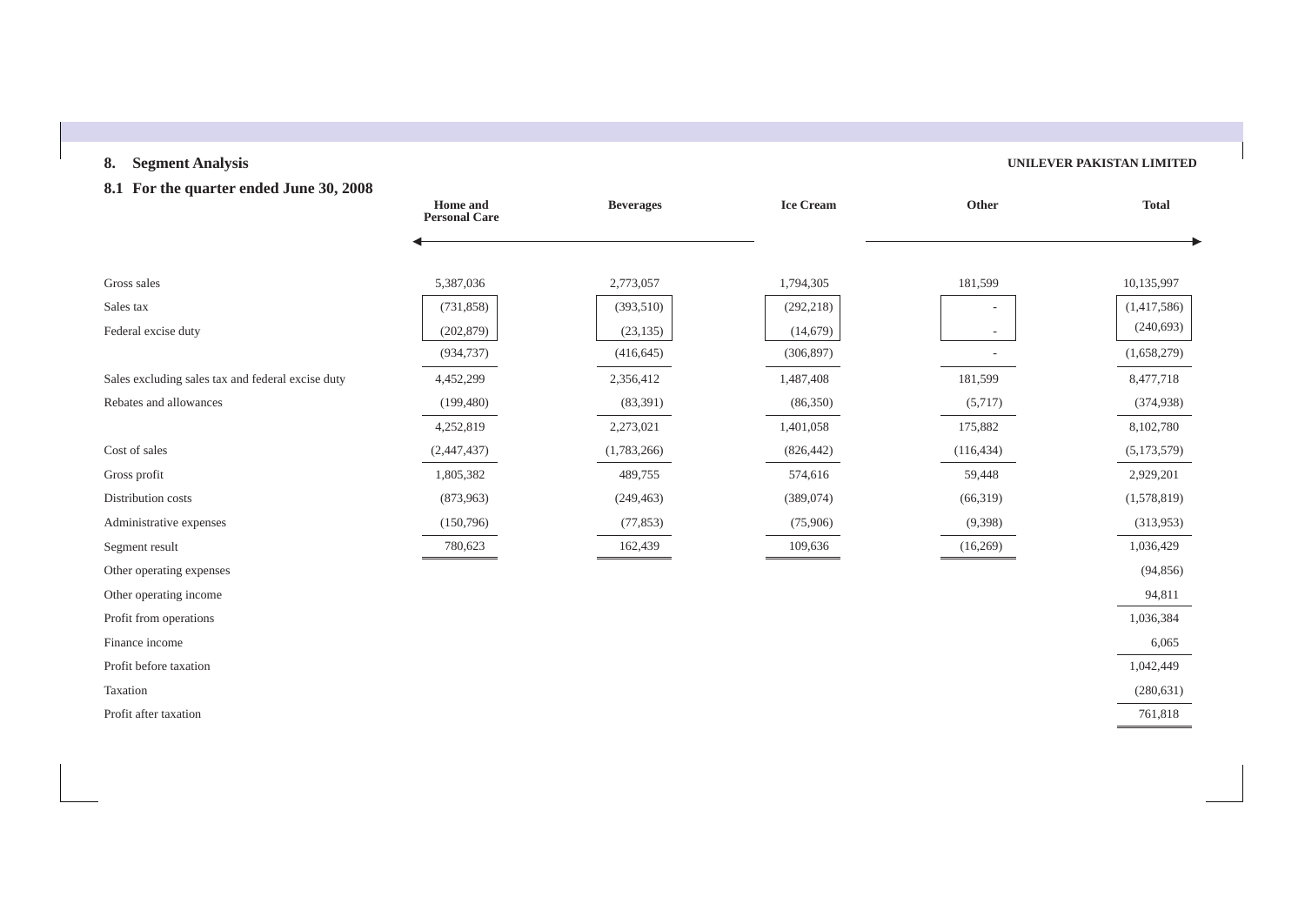# **8.2 For the quarter ended June 30, 2007 UNILEVER PAKISTAN LIMITED**

|                                                   | Home and<br><b>Personal Care</b> | <b>Beverages</b> | <b>Ice Cream</b>     | Other      | <b>Total</b> |
|---------------------------------------------------|----------------------------------|------------------|----------------------|------------|--------------|
|                                                   |                                  |                  | (Rupees in thousand) |            |              |
|                                                   |                                  |                  |                      |            |              |
| Gross sales                                       | 3,943,488                        | 2,268,521        | 1,192,723            | 161,761    | 7,566,493    |
| Sales tax                                         | (559, 198)                       | (328, 880)       | (195, 233)           |            | (1,083,311)  |
| Federal excise duty                               | (122, 301)                       |                  |                      |            | (122, 301)   |
|                                                   | (681, 499)                       | (328, 880)       | (195, 233)           |            | (1,205,612)  |
| Sales excluding sales tax and federal excise duty | 3,261,989                        | 1,939,641        | 997,490              | 161,761    | 6,360,881    |
| Rebates and allowances                            | (244,965)                        | (111, 127)       | (56,907)             | (4,294)    | (417,293)    |
|                                                   | 3,017,024                        | 1,828,514        | 940,583              | 157,467    | 5,943,588    |
| Cost of sales                                     | (1,623,939)                      | (1,301,759)      | (532, 934)           | (103, 854) | (3,562,486)  |
| Gross profit                                      | 1,393,085                        | 526,755          | 407,649              | 53,613     | 2,381,102    |
| Distribution costs                                | (811,503)                        | (348, 129)       | (212, 212)           | (36, 233)  | (1,408,077)  |
| Administrative expenses                           | (107, 852)                       | (88, 158)        | (54,988)             | (4,283)    | (255, 281)   |
| Segment result                                    | 473,730                          | 90,468           | 140,449              | 13,097     | 717,744      |
| Other operating expenses                          |                                  |                  |                      |            | (60, 490)    |
| Other operating income                            |                                  |                  |                      |            | 24,123       |
| Profit from operations                            |                                  |                  |                      |            | 681,377      |
| Finance costs                                     |                                  |                  |                      |            | (34, 164)    |
| Profit before taxation                            |                                  |                  |                      |            | 647,213      |
| Taxation                                          |                                  |                  |                      |            | (230, 292)   |
| Profit after taxation                             |                                  |                  |                      |            | 416,921      |
|                                                   |                                  |                  |                      |            |              |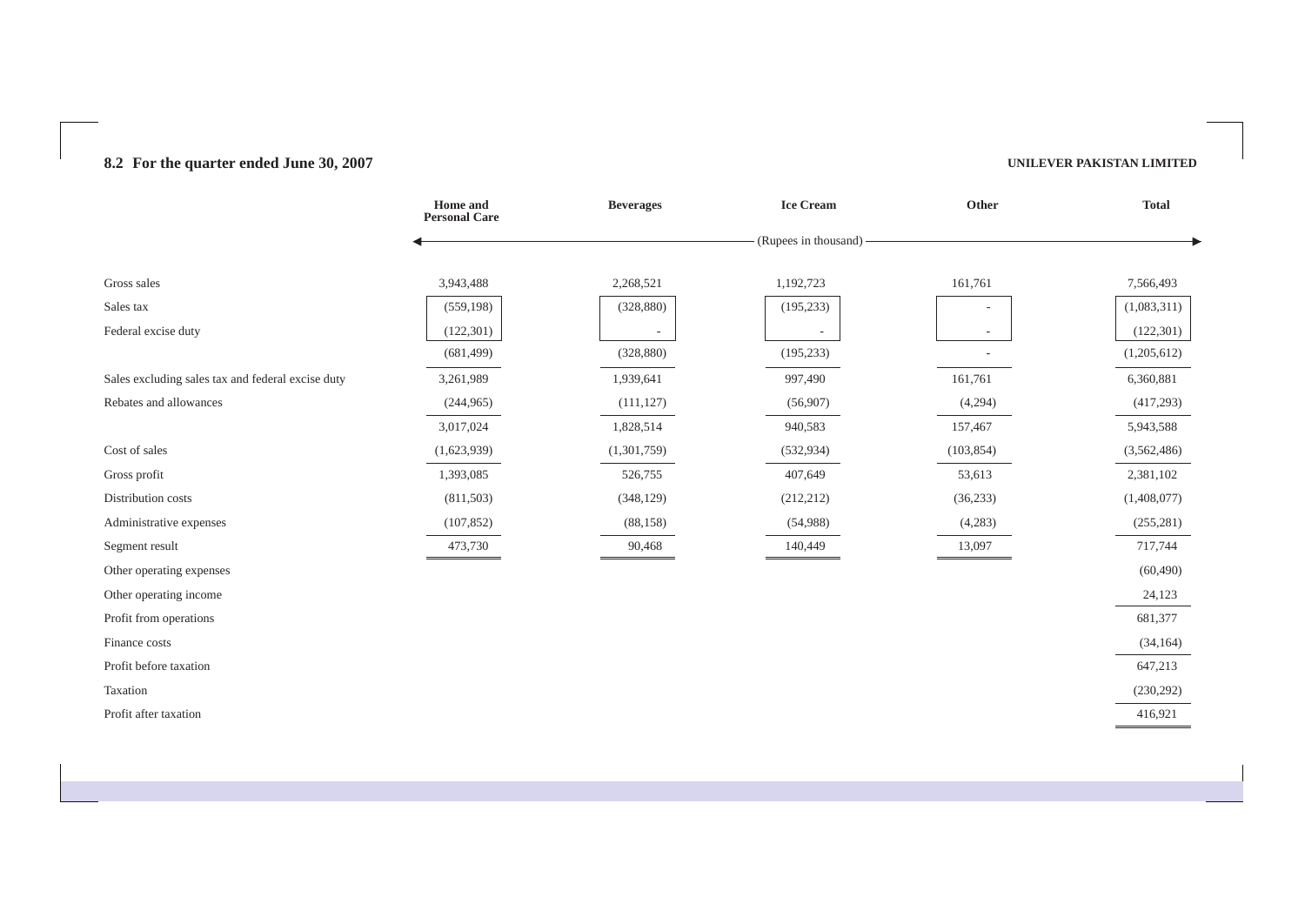# **8.3 For the half year ended June 30, 2008**

|                                                   | Home and<br><b>Personal Care</b> | <b>Beverages</b> | <b>Ice Cream</b> | Other      | <b>Total</b> |
|---------------------------------------------------|----------------------------------|------------------|------------------|------------|--------------|
|                                                   |                                  |                  |                  |            |              |
| Gross sales                                       | 9,849,208                        | 5,903,333        | 2,720,872        | 361,149    | 18,834,562   |
| Sales tax                                         | (1,366,254)                      | (839, 623)       | (443, 504)       | ٠          | (2,649,381)  |
| Federal excise duty                               | (377, 475)                       | (48, 835)        | (22, 222)        |            | (448, 532)   |
|                                                   | (1,743,729)                      | (888, 458)       | (465, 726)       |            | (3,097,913)  |
| Sales excluding sales tax and federal excise duty | 8,105,479                        | 5,014,875        | 2,255,146        | 361,149    | 15,736,649   |
| Rebates and allowances                            | (515, 140)                       | (210,947)        | (166, 081)       | (12,717)   | (904, 885)   |
|                                                   | 7,590,339                        | 4,803,928        | 2,089,065        | 348,432    | 14,831,764   |
| Cost of sales                                     | (4,273,236)                      | (3,667,091)      | (1,323,409)      | (225, 146) | (9,488,882)  |
| Gross profit                                      | 3,317,103                        | 1,136,837        | 765,656          | 123,286    | 5,342,882    |
| Distribution costs                                | (1,501,866)                      | (598, 828)       | (611, 446)       | (112, 312) | (2,824,452)  |
| Administrative expenses                           | (255, 357)                       | (153, 868)       | (106, 487)       | (15, 921)  | (531, 633)   |
| Segment result                                    | 1,559,880                        | 384,141          | 47,723           | (4,947)    | 1,986,797    |
| Other operating expenses                          |                                  |                  |                  |            | (170,066)    |
| Other operating income                            |                                  |                  |                  |            | 118,171      |
| Profit from operations                            |                                  |                  |                  |            | 1,934,902    |
| Finance costs                                     |                                  |                  |                  |            | (57, 583)    |
| Profit before taxation                            |                                  |                  |                  |            | 1,877,319    |
| Taxation                                          |                                  |                  |                  |            | (596, 574)   |
| Profit after taxation                             |                                  |                  |                  |            | 1,280,745    |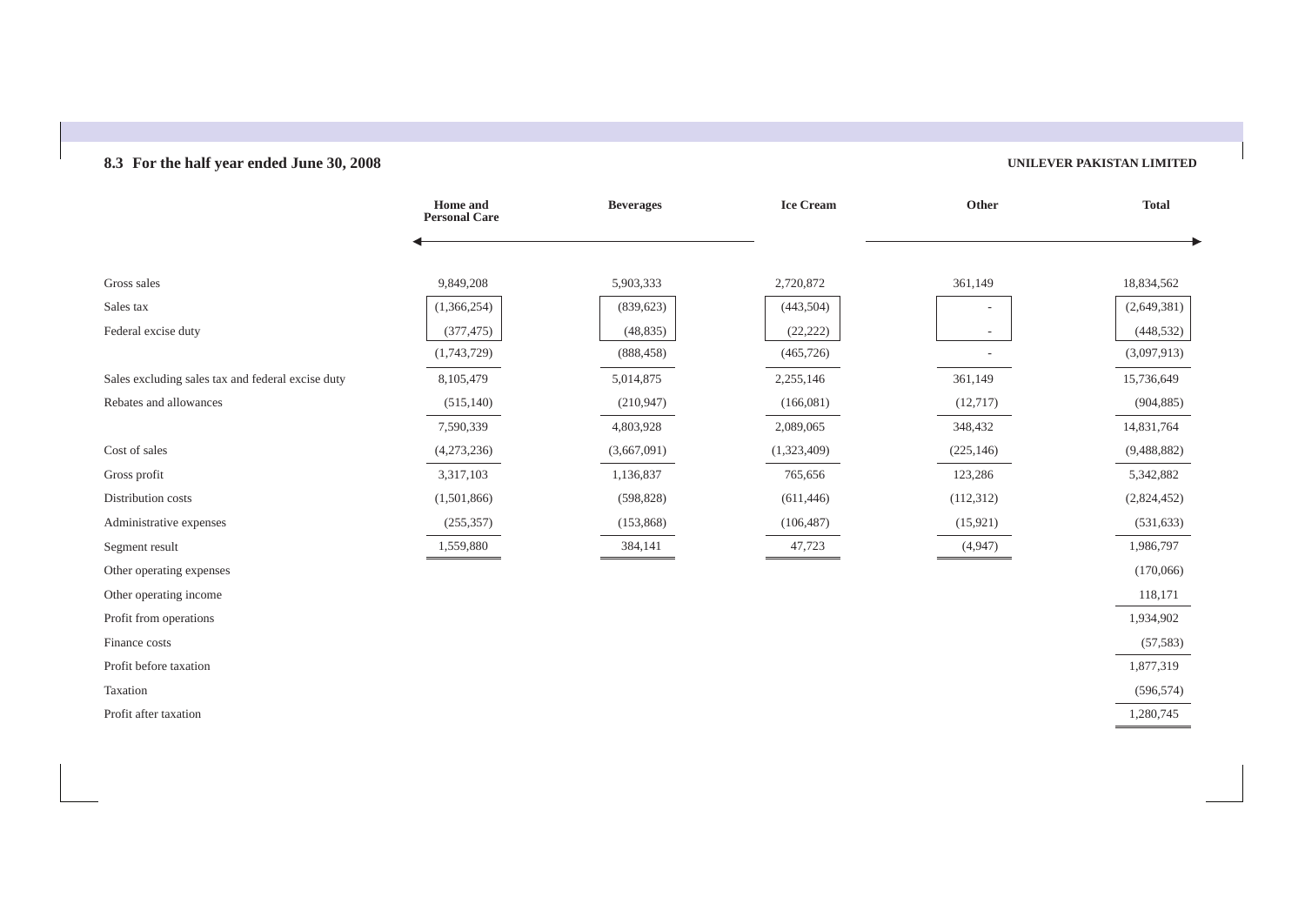# **8.4 For the half year ended June 30, 2007**

|                                                   | Home and<br><b>Personal Care</b> | <b>Beverages</b> | <b>Ice Cream</b> | Other      | <b>Total</b> |
|---------------------------------------------------|----------------------------------|------------------|------------------|------------|--------------|
|                                                   |                                  |                  |                  |            |              |
| Gross sales                                       | 7,177,263                        | 5,248,306        | 2,027,401        | 298,822    | 14,751,792   |
| Sales tax                                         | (1,027,699)                      | (757, 227)       | (332, 249)       |            | (2,117,175)  |
| Federal excise duty                               | (232, 657)                       |                  |                  |            | (232, 657)   |
|                                                   | (1,260,356)                      | (757, 227)       | (332, 249)       | ÷          | (2,349,832)  |
| Sales excluding sales tax and federal excise duty | 5,916,907                        | 4,491,079        | 1,695,152        | 298,822    | 12,401,960   |
| Rebates and allowances                            | (463,398)                        | (232, 598)       | (103, 436)       | (7,377)    | (806, 809)   |
|                                                   | 5,453,509                        | 4,258,481        | 1,591,716        | 291,445    | 11,595,151   |
| Cost of sales                                     | (2,954,581)                      | (3,015,555)      | (912, 824)       | (188, 323) | (7,071,283)  |
| Gross profit                                      | 2,498,928                        | 1,242,926        | 678,892          | 103,122    | 4,523,868    |
| Distribution costs                                | (1,384,370)                      | (749,790)        | (406, 506)       | (61, 923)  | (2,602,589)  |
| Administrative expenses                           | (196, 858)                       | (192,970)        | (95,310)         | (8, 282)   | (493, 420)   |
| Segment result                                    | 917,700                          | 300,166          | 177,076          | 32,917     | 1,427,859    |
| Other operating expenses                          |                                  |                  |                  |            | (124, 541)   |
| Other operating income                            |                                  |                  |                  |            | 112,073      |
| Profit from operations                            |                                  |                  |                  |            | 1,415,391    |
| Finance costs                                     |                                  |                  |                  |            | (80, 849)    |
| Profit before taxation                            |                                  |                  |                  |            | 1,334,542    |
| Taxation                                          |                                  |                  |                  |            | (472,501)    |
| Profit after taxation                             |                                  |                  |                  |            | 862,041      |
|                                                   |                                  |                  |                  |            |              |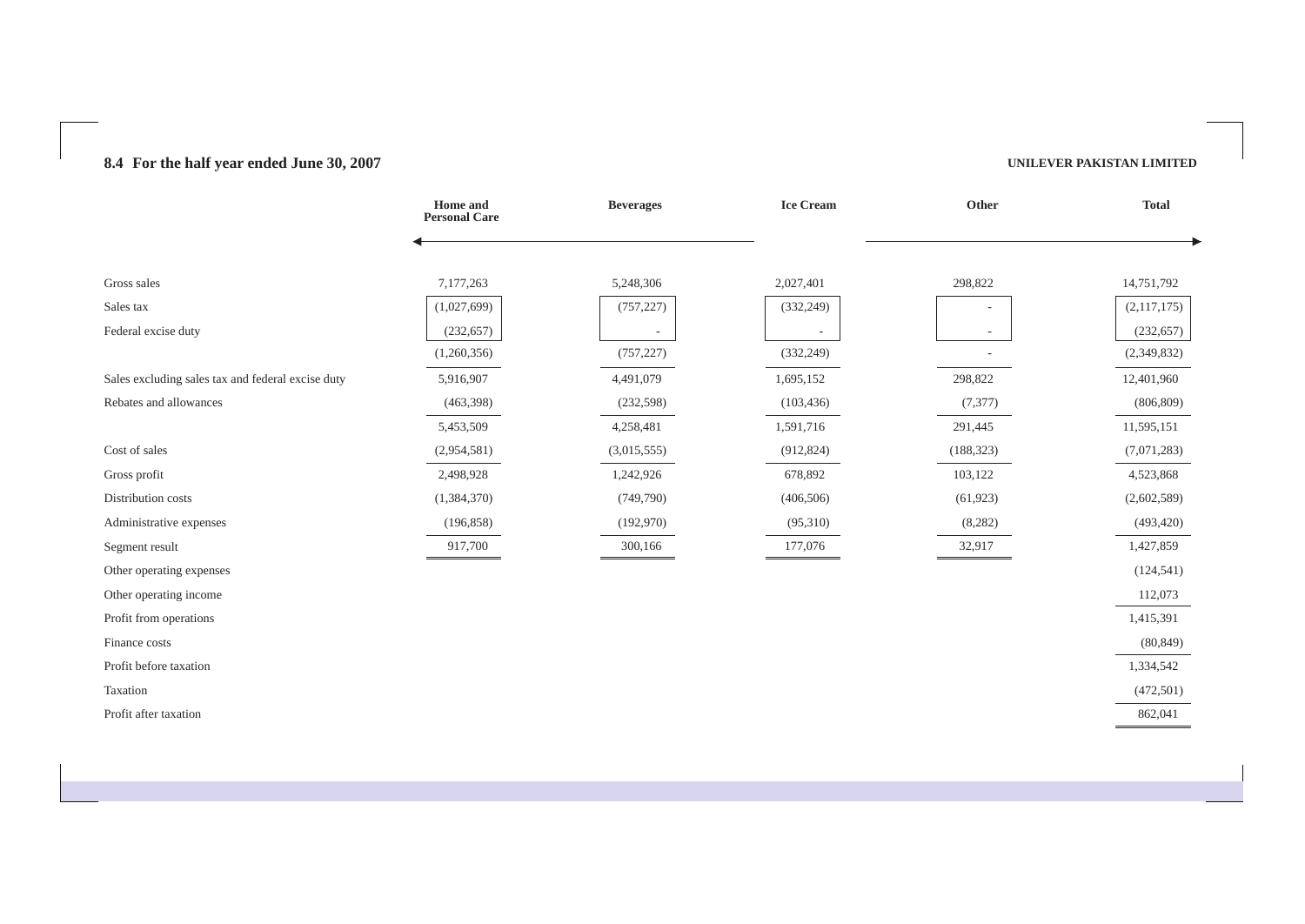**(994,741)** (93,038)

|    |                           | Half year ended         |                      |  |
|----|---------------------------|-------------------------|----------------------|--|
|    |                           | <b>June 30,</b><br>2008 | June $30$ ,<br>2007  |  |
| 9. | Cash and cash equivalents |                         | (Rupees in thousand) |  |
|    | Cash and bank balances    | 143,334                 | 376,210              |  |
|    | Short term borrowings     | (1, 138, 075)           | (469, 248)           |  |

# **10. Related Party Transactions**

|     |                                       |                                    |                         | Half year ended  |  |
|-----|---------------------------------------|------------------------------------|-------------------------|------------------|--|
|     | <b>Relationship with the Company</b>  | <b>Nature of transactions</b>      | <b>June 30,</b><br>2008 | June 30,<br>2007 |  |
|     |                                       |                                    | (Rupees in thousand)    |                  |  |
|     |                                       |                                    |                         |                  |  |
| i   | Ultimate parent company:              | Royalty and Technical Services Fee | 527,336                 | 374,745          |  |
| ii. | Associated companies:                 | Purchase of goods                  | 3,028,155               | 2,724,195        |  |
|     |                                       | Purchase of services               | 13,720                  | 7,077            |  |
|     |                                       | Sale of services                   | 34,193                  | 16,196           |  |
|     |                                       | Purchase of operating              |                         |                  |  |
|     |                                       | assets                             |                         | 19,854           |  |
|     |                                       | Sale of operating assets           |                         | 4,115            |  |
|     |                                       | Reciprocal arrangements for        |                         |                  |  |
|     |                                       | sharing of common costs            | 10,633                  | 6,339            |  |
|     |                                       | Short term loan received           | 1,023,000               |                  |  |
|     |                                       | Interest on short term loan        | 3,829                   |                  |  |
|     | iii Third parties whose manufacturing |                                    |                         |                  |  |
|     | processes are dependent on            |                                    |                         |                  |  |
|     | Unilever:                             | Toll manufacturing                 | 392,525                 | 176,707          |  |
|     |                                       | Purchase of operating              |                         |                  |  |
|     |                                       | assets                             | 125,974                 |                  |  |
|     |                                       | Dividend income                    | 12                      | 12               |  |
|     |                                       |                                    |                         |                  |  |
|     | iv Company in which close family      |                                    |                         |                  |  |
|     | members of a Director is holding      |                                    |                         |                  |  |
|     | directorship:                         | Purchase of goods                  | 832,817                 | 699,990          |  |
| V   | Key management personnel:             | Salaries and other short term      |                         |                  |  |
|     |                                       | employee benefits                  | 29,846                  | 32,160           |  |
|     |                                       | Post employment benefits           | 3,391                   | 3,093            |  |
|     |                                       |                                    |                         |                  |  |
|     | vi Others:                            | Donations                          | 4.204                   | 3,513            |  |

# **11. Monopoly control authority order**

There is no change in status as reported in the latest annual financial statements regarding the Monopoly Control Authority (MCA) Order terminating the non-competition agreement, requiring the Company to refund the amount of Rs. 250 million to Dalda Foods (Private) Limited. The MCA order was stayed and the appeal is pending for hearing.